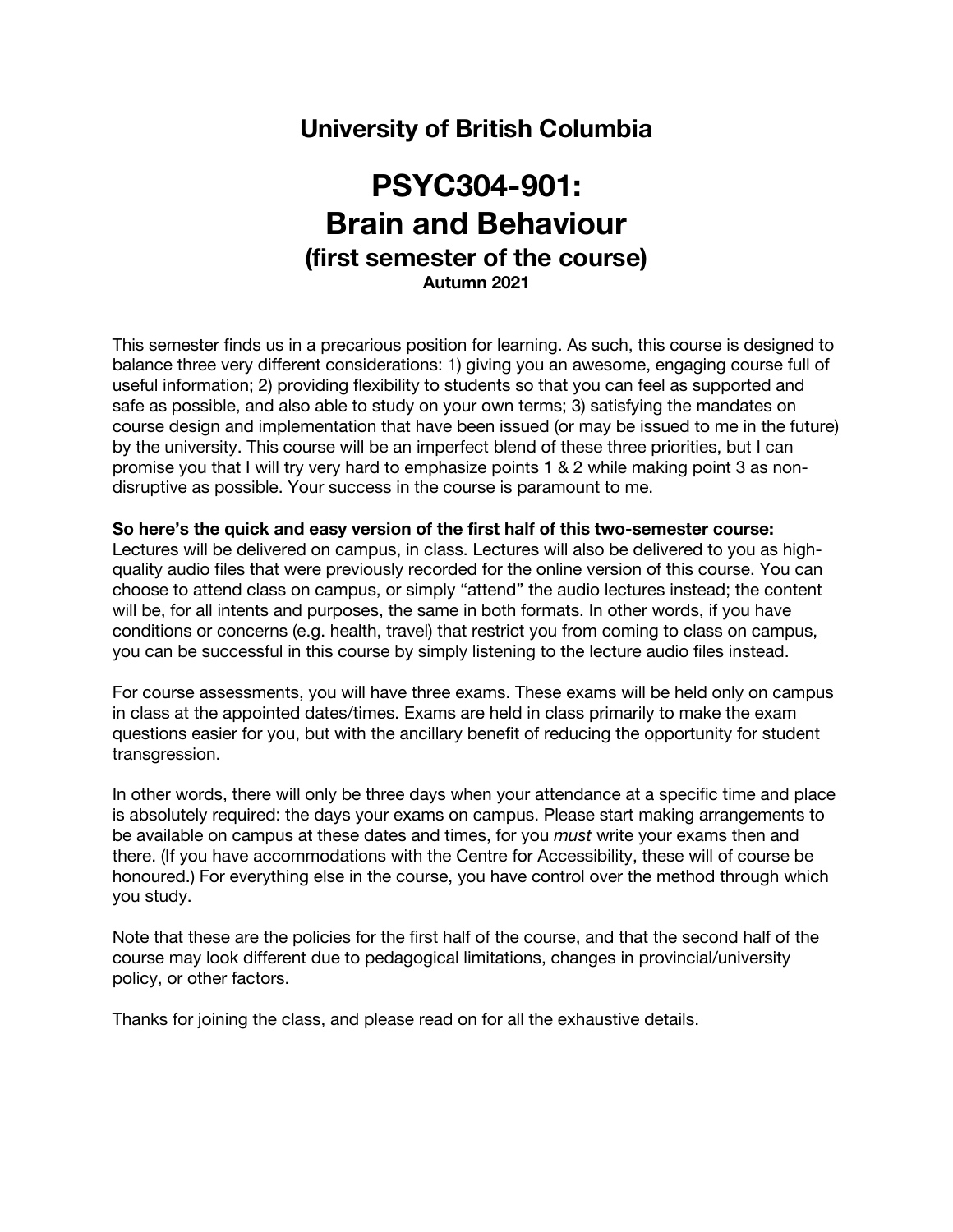**As for what you'll be learning**, well, the name of this course is quite apt: Your brain is staggeringly complex, and responsible for what you call your "self": all your preferences, perceptions, memories, dreams, ambitions, desires, goals, emotions, and unique inferences are housed within the "pile of pudding" that accounts for a mere 2-3% of your body. And humans take great advantage of this organ, whether it's creating works of art, lifelong friendships, space stations, or just appreciating the beauty of a sunset over the Pacific.

**This course is about linking the psychological background you have acquired**—in essence, a study of behaviour—**with the neurobiological underpinnings responsible for that behaviour.** To understand our very selves, and the roots of our mind's organization, we must start at the most fundamental unit of the nervous system: the neuron. Indeed, we will see how small changes in (for example) concentration of ions can radically alter our behaviour. From these basic building blocks of nervous system function, we will expand outward into a systems-level understanding of our basic sensory and motor systems, which will reveal evolution's influence on our brain's hierarchy and function.

| Instructor:          | Dr. Jay Hosking, Department of Psychology<br>jayhosking@psych.ubc.ca<br>I respond to emails seven days a week, but please bear in mind that my<br>email volume is very high. When contacting me, please use your UBC<br>email, and please note which course you are in, i.e. PSYC304. |
|----------------------|---------------------------------------------------------------------------------------------------------------------------------------------------------------------------------------------------------------------------------------------------------------------------------------|
| TA:                  | Matthew Cooke, mbcooke@mail.ubc.ca<br>Kelly Hrelja, kellyhre@mail.ubc.ca                                                                                                                                                                                                              |
| Website:             | Canvas: https://canvas.ubc.ca<br>Links to all lectures, slides, and additional readings will be posted here.<br>Messages and announcements will also come through Canvas. Please<br>let me know if you're having any issues with the website!                                         |
| Lectures:            | On campus Tuesdays 5-8pm, Geography building (GEOG), room 100<br>Asynchronously delivered online as audio files plus slides, via Canvas                                                                                                                                               |
| <b>Office hours:</b> | Held virtually four days a week; book via<br>https://jayhosking.youcanbook.me                                                                                                                                                                                                         |
| TA office hours:     | Please email Matthew or Kelly for availability!                                                                                                                                                                                                                                       |
| Textbook:            | Breedlove and Watson's Behavioural Neuroscience, Ninth Edition.<br>Recommended, not required. The previous edition is also perfectly fine.<br>Other textbooks also likely fine (just check with me).                                                                                  |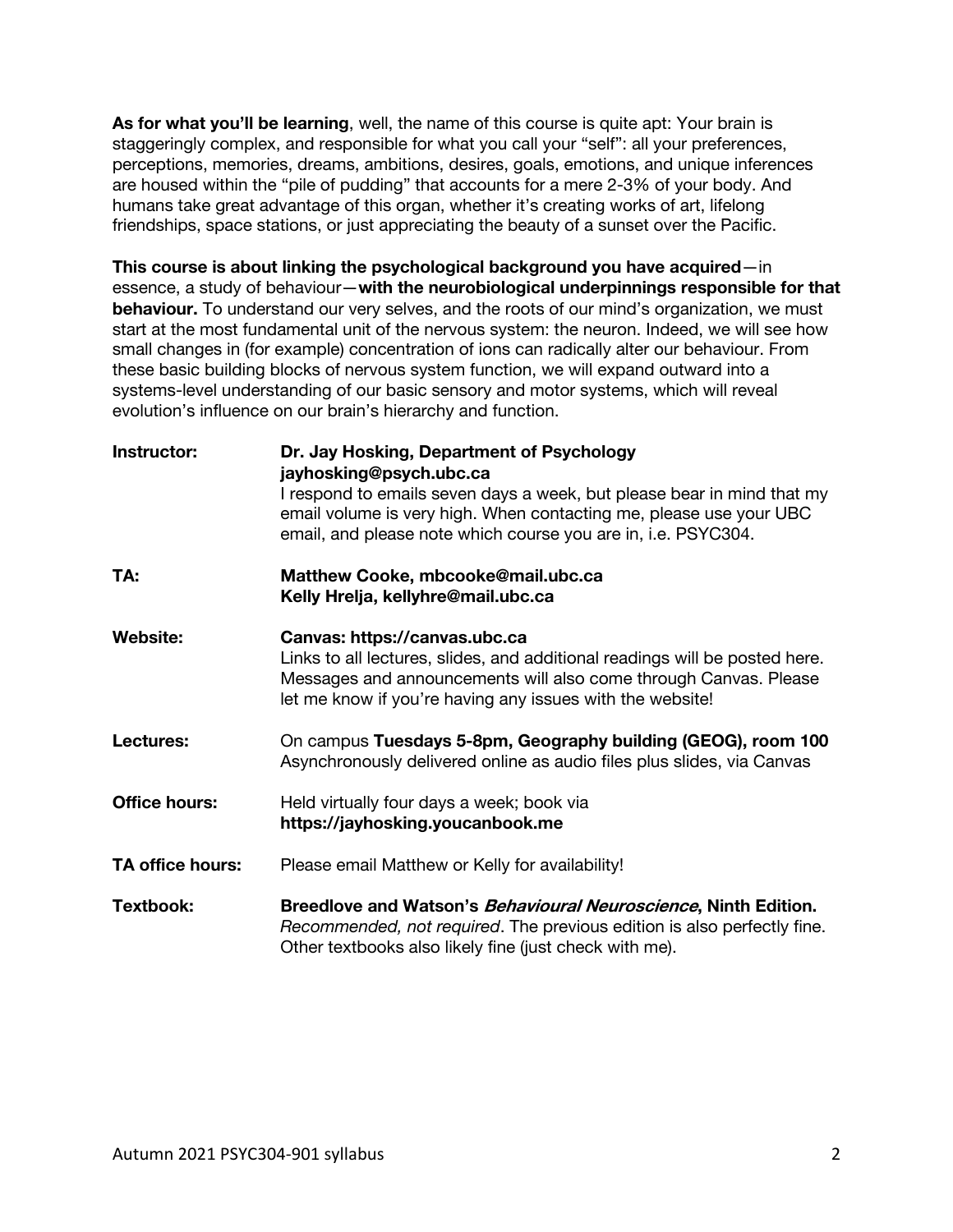# **Grades breakdown:**

| Syllabus quiz:                      | 2%                 |
|-------------------------------------|--------------------|
| Exam 1 (midterm):                   | 16%                |
| Exam 2 (midterm):                   | 16%                |
| Exam 3 ("final" of first semester): | 16%                |
| Total:                              | 50%                |
| Bonus research participation:       | $3\%$ <sup>*</sup> |

\*You can only earn 3% bonus for research participation across the two semesters.

# **By the end of the first half of this course you will be able to:**

- Explain and critically evaluate current topics and research in the field of neuroscience
- Describe basic biopsychological processes
- Use critical thinking skills through discussion and analysis of neuroscience issues
- Define modern neuroscience and identify the major perspectives within it
- Recognize, recall, connect, and evaluate neuroscientific concepts and theories from specific subfields (e.g., behavioural vs. cognitive)
- Critically evaluate new evidence about brain and behaviour in your daily life
- Understand, describe and differentiate between commonly used research methods in neuroscience, including experimental and correlational designs

## **Note on the possibility of course policy changes:**

Please bear in mind that this course's policies are shaped by university mandates, which in themselves are shaped by provincial Public Health orders. If the current circumstances change, our policies may need to be adapted mid-semester. If this is the case, please just know that I will try, wherever and however possible, to prioritize your safety and success in this course .

## **Note on the on-campus lectures:**

Please exercise respect and responsibility in our on-campus lectures, adhering to institutional policies. Please perform a daily health self-assessment before coming to campus (you can find it at https://bc.thrive.health/). Please wear a mask to class, unless there is a valid reason you cannot; the mask may be medical or non-medical, but it must cover your mouth and nose. Please don't bring food to class, but drinks are fine, and you can temporarily adjust your mask to drink. If you're sick, please do not attend the live lectures, and use the pre-recorded lectures instead. Please be kind, courteous, gracious, and patient with your peers; many students have legitimate concerns with the return to campus; some students may have health conditions, like a chronic cough, that can be misconstrued as symptoms of COVID-19; and some students may be exempt from wearing a mask for legitimate medical reasons for which they are accommodated. In short, please give your fellow students the benefit of the doubt, and know that I'm monitoring accommodations for symptoms, mask-wearing, etc. Please understand that if I am sick or have symptoms of sickness, I will not be lecturing that day on campus, and you will need to rely on the pre-recorded lectures unless I specify otherwise. In sum, let's take care of each other and be good to one another.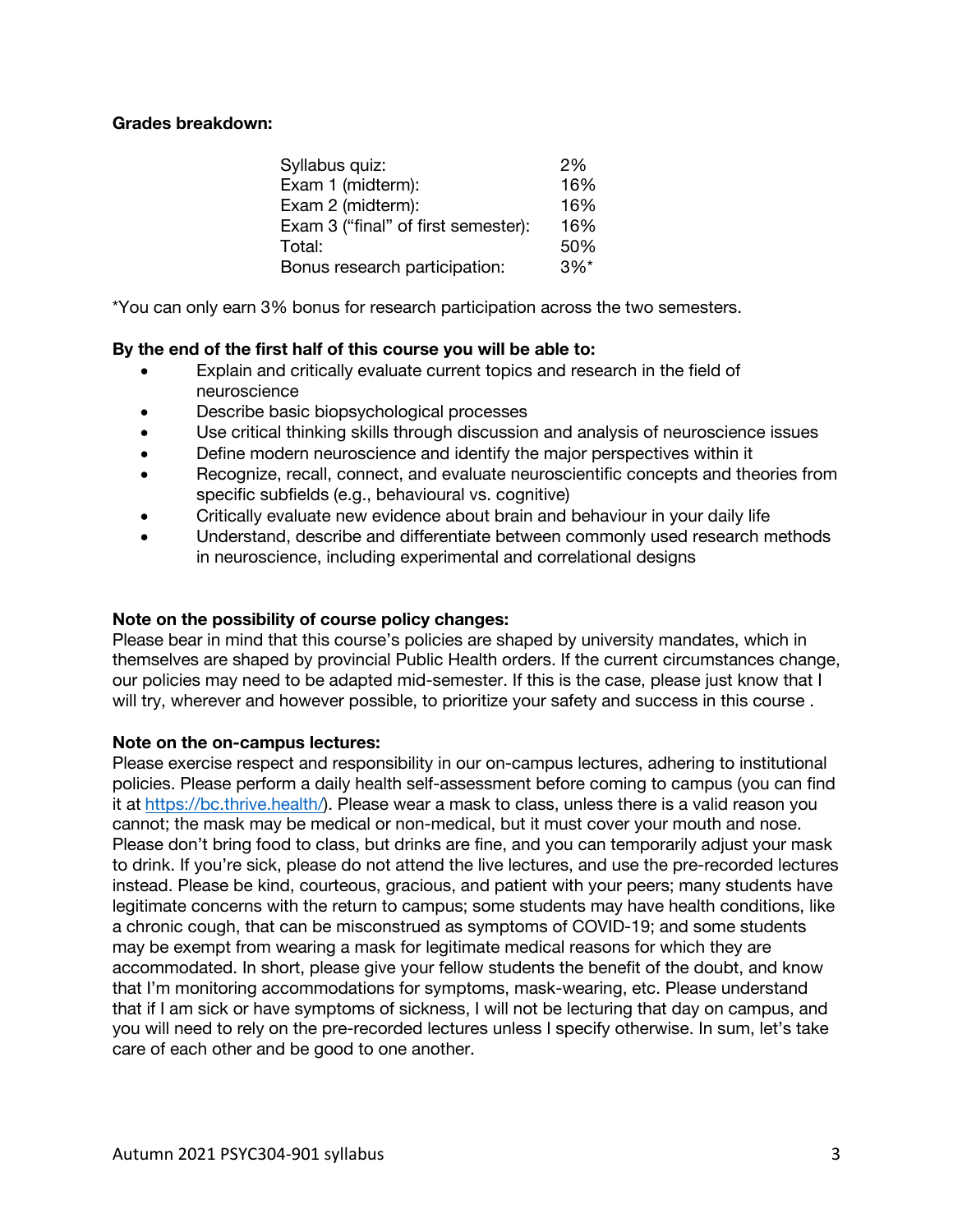# **Note: whom should you book office hours with?**

Please book office hours with one of your awesome TAs if:

- You would like to review one of your exams. When reviewing your exam, you are not allowed to take notes on, or photos of, the exam.
- You would like to discuss content from the course readings and/or study strategies.
- You would like to discuss how to succeed at the optional review paper.
- You would like to discuss psychology more generally.

Please book office hours with Dr. Hosking if:

- You have an issue with course performance or progress.
- You would like to discuss the non-review-paper optional project.
- You would like to discuss psychology and neuroscience more generally.

**Please note that questions about lecture content should be handled during live lectures, on our discussion forum, or during the pre-exam review sessions (time permitting), not during office hours.**

# **Note on booking office hours with Dr. Hosking:**

All office hours are held online, via Zoom. Please do not use email to book office hours with me. Instead, I have created a website for all office hours booking:

**https://jayhosking.youcanbook.me**. The site will show all of my available office hours, as well as show a Zoom link for you to join. Please refrain from using office hours to ask course content-related questions—these are better handled in class, on the class discussion forum, or during pre-exam review sessions (time permitting)—and leave office hours for personal/individual matters, like your own progress in the course. Finally, please do not book me for multiple timeslots in a given week; there are many students that need help, virtually all issues can be handled within the allotted time, and I will cancel any multiple bookings.

## **Note on the course discussion forum**

We will be using Piazza for forum discussion this semester. While I will be checking Piazza as time permits, Piazza is especially useful because it leverages your biggest asset in the class: your fellow students. You are amazing and exceptional individuals, and I encourage you to interact with your classmates to work on course content, get reminded on course administration, talk about interesting tangents, etc.

## **Note on email:**

Please bear in mind that we instructors get a lot of email and, if possible, would prefer to spend all our preparation time on making the lectures as useful, fun, and interesting to you as possible. Thus, please keep emails to administrative concerns (e.g. problems with the course website) if you can. For course-related content, please post it in the discussion forum on our course website, or ask during in-class lectures, or during the pre-exam review session (if time permits them). Finally, please use good email etiquette when contacting me—see lecture notes for more details.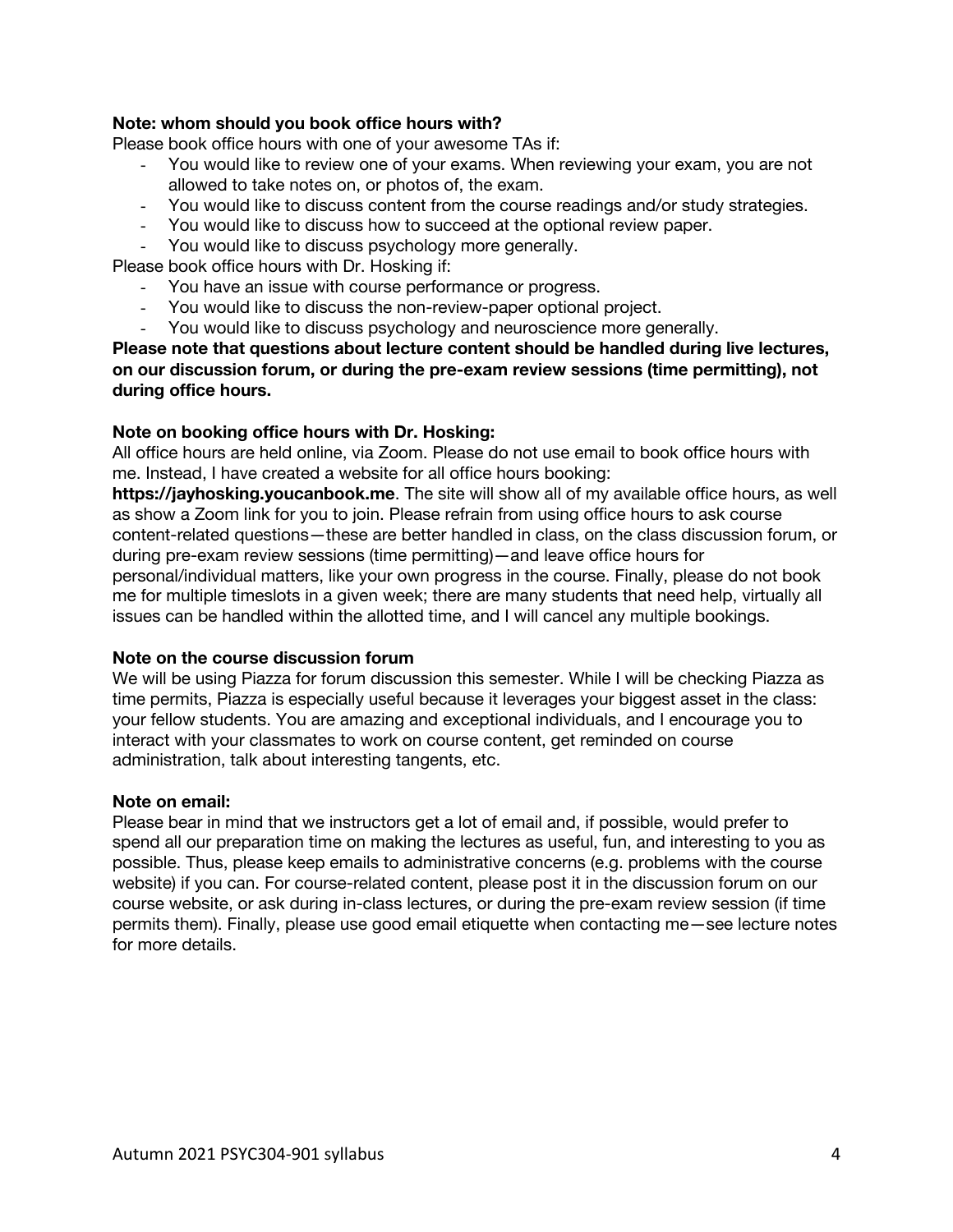## **Note on attendance:**

Attendance is a critical predictor of success in this course. (In fact, it's a strong correlate of success for courses in general.) In this course, material that is taught in class will often be different from, or supplement, the readings. Moreover, lecture slides are designed to provide a framework for the lecture and any discussions. **In other words, the important part of the lecture is not what is on the slides, but rather the lecture itself. If you try to rely solely on the slides for studying, you will not be successful, as much of the critical information is not explicitly written.** It is therefore essential that you listen to the lectures, either in class or via the recordings I've posted.

### **Note on readings:**

The two newest editions of the Breedlove & Watson textbook are sufficient for the course; other textbooks on behavioural neuroscience (e.g. Pinel & Barnes' Biopsychology) are probably also sufficient (please check with me).

**Material that is in the textbook but not in lecture will not be tested.** The purpose of the textbook is to act as a "second teacher", a way to learn the concepts in class from a slightly different perspective, to clarify things that might not make sense from my lecture. Reading the relevant chapters prior to the related lectures will likely make those lectures much easier for you.

| <b>Week</b>    | <b>Dates</b>                              | <b>Topic</b>                       | <b>Relevant reading</b> |
|----------------|-------------------------------------------|------------------------------------|-------------------------|
|                | Sept 7 <sup>th</sup> -12 <sup>th</sup>    | Course orientation                 | This syllabus           |
| 2              | Sept 13th-19th                            | <b>Brain basics</b>                | Chapter 2               |
| 3              | Sept 20th-26th                            | Research methods basics            | Chapter 1               |
| $\overline{4}$ | Sept 27th-Oct 3rd                         | Neuroanatomy                       | Chapter 2               |
| 5              | Oct 4 <sup>th</sup> -10 <sup>th</sup>     | Neural communication I             | Chapter 3               |
| 6              | Oct 11 <sup>th</sup> -17 <sup>th</sup>    | EXAM 1 (October $12th 5-7pm$ )     |                         |
| 7              | Oct 18th-24th                             | Neural communication II            | Chapter 4               |
| 8              | Oct 25th-31st                             | Neuroscience research tools        | Chapter 1               |
| 9              | Nov 1 <sup>st</sup> -7 <sup>th</sup>      | The endocrine system               | Chapter 5               |
| 10             | Nov $8^{th}$ -14 <sup>th</sup>            | <b>EXAM 2 (November 9th 5-7pm)</b> |                         |
| 11             | Nov 15 <sup>th</sup> -21 <sup>st</sup>    | Principles of sensation; touch     | Chapter 8               |
| 12             | Nov 22 <sup>nd</sup> -28 <sup>th</sup>    | Vision                             | Chapter 10              |
| 13             | Nov 29 <sup>th</sup> -Dec 6 <sup>th</sup> | The motor system                   | Chapter 11              |
| Exams          | Dec 11 <sup>th</sup> -22 <sup>nd</sup>    | <b>EXAM 3 (DATE/TIME TBD)</b>      |                         |

# **Course Schedule (Tentative)**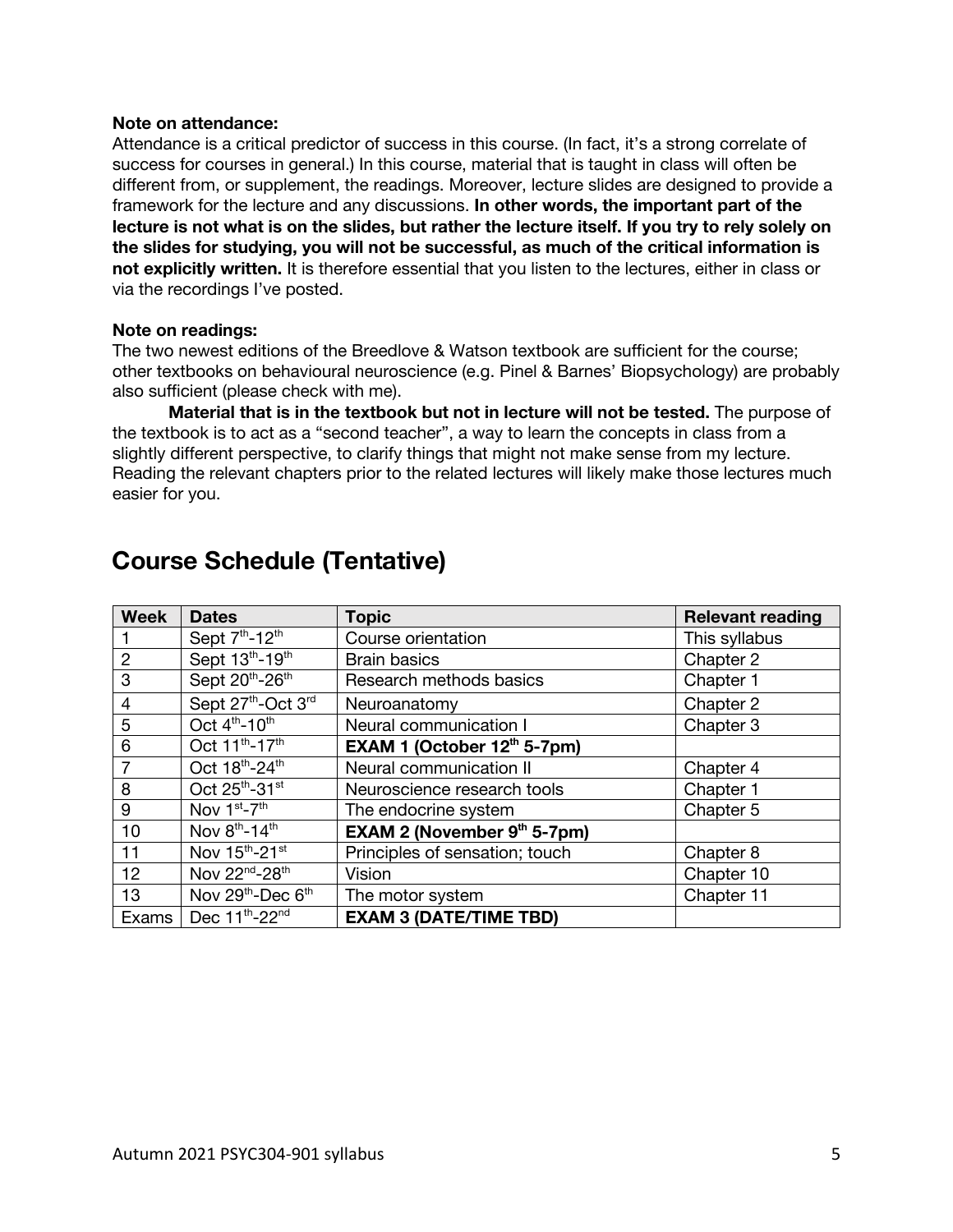# **Evaluation**

Note that this is for the first half of the course only, i.e. up to 50% of your grade for the entire course.

# **1. Exams (48%):**

There will be three exams, with two midterm exams written during the class time, and the "final" exam written during the exam period at a time designated by UBC administration (you *must* be able to write at any time during the exam period).

**Midterm Exam 1 (16%) Tuesday October 12th 5-7pm Midterm Exam 2 (16%)** Tuesday November 9<sup>th</sup> 5-7pm **"Final" Exam 3 (16%) December 11th-22nd (date & time TBD)**

# **Notes on the exams:**

- **Exams are held on campus, and you must be available to write the exam on campus at the appointed time. Exams can NOT be administered remotely, and thus this course cannot be completed fully online.** The rest of this semester is designed with maximum flexibility for you, but the exams are inflexible in their date, time, and need to be on campus. Please schedule ahead accordingly. (Accommodations with the Centre for Accessibility will of course be honoured.)
- **You must bring your student IDs to each exam.** These will be used as proof of identification. **If you do not have student ID, you must obtain it before the exams.**
- The exams are not cumulative, but the later material in the course clearly builds upon the earlier material.
- **Only materials from lecture will be tested.**
- **Exams are "closed book", with no referring to your notes.** This may sound like it's harder than an open-book exam, but it means that the nature of the questions I can ask you will be substantially easier.
- If you are sick, do not come to the exam. Instead, contact me about accommodations.
- Please empower yourself by reading about UBC's academic concessions policies at http://www.calendar.ubc.ca/vancouver/index.cfm?tree=3,329,0,0.
- Specifically, if you must miss a midterm exam due to acute illness that will spontaneously resolve (e.g. the 'flu), you do not need to supply me (or any of your other instructors) with a medical note. Note that this policy does not apply to final exams (for final exams, see below).
- If your unavoidable hardship is not an acute illness that will spontaneously resolve, then you may have to present me with evidence of such hardship, BUT please don't send personal materials until I request them.
- In any case, you must contact me within 48 hours of the exam if you need accommodation for that exam. **If at all possible, please contact me about accommodations before the exam, not after.**
- Students who plan to be absent for work responsibilities, varsity athletics, family obligations, or other commitments, cannot assume they will be accommodated, and must discuss their commitments with me by September  $17<sup>th</sup>$  if they wish to be considered for accommodation.
- Being accommodated for missing the midterm exam is at my sole discretion.
- If you miss a midterm exam, you must write a make-up exam with your TAs within one week of the original exam date. Please work with the TAs to determine a time that they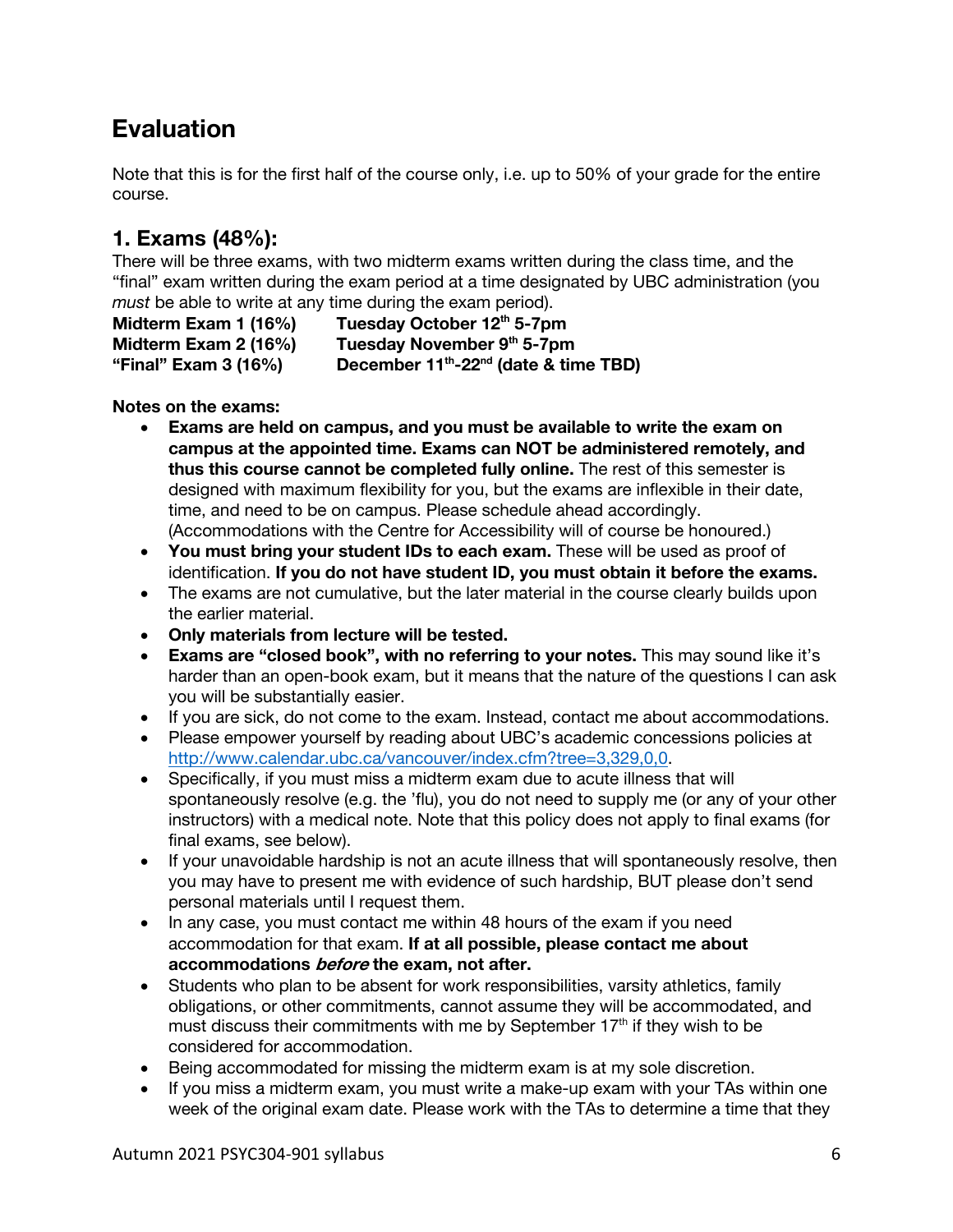can accommodate you, and please be flexible in this process, as multiple students might need accommodation.

- As the "final" exam is not truly a final exam, the same policy described above for makeup exams will hold for these third exams (i.e. one-week window to make up, and arrange with TAs).
- All exams will include multiple-choice and short-answer questions.
- Exam grades will be posted on Canvas.
- You are strongly encouraged to review your exam with your TAs.
- Grade adjustments are very uncommon but if a dispute between TAs and student occurs for grading, Jay will regrade that component of your exam—this can result in the same grade, an increase, *or* a decrease, depending on Jay's judgement of your answer. Any grading disputes must be handled within 2 weeks of exam grades being released.

# **2. Syllabus quiz (2%):**

This quiz exists primarily to reduce student anxieties about how to approach complications that may arise during the semester, and provide clear information on whom to contact and how. The quiz will be posted on Canvas and **must be completed by Wednesday, September**  15<sup>th</sup> at 11:59pm. Considering it's simply a quiz of the policies listed in this syllabus document and the introductory slides, there will be no extensions for the quiz deadline. If you do not write the quiz, you do not receive the marks.

# **3. Research participation (up to 3% bonus):**

You may earn up to 3 extra percentage points on your overall final grade (across the two semesters) by participating in studies regularly conducted by the Psychology Department and coordinated through the human subject pool (HSP). This provides you with the opportunity to observe the research process directly and to contribute to ongoing research activities at UBC. The extra credits are obtained by signing up for the subject pool at *ubc-psych.sonasystems.com*, or by completing library writing projects (please see the HSP website). If you plan to earn extra credit through research participation, please register in this online system as soon as possible, as the participation window closes (you can find more details at *psych.ubc.ca/undergraduate/human-subject-pool*).

# **Grading**

In order to reduce grade inflation and maintain equity across course sections, all psychology courses are required to comply with departmental norms for grade distributions. According to departmental norms, the mean grade in a 300-level class is 75% for a good class, 73% for an average class, and 71% for a weak class (with a standard deviation of 14%). Scaling may be used in order to comply with these norms; grades may be scaled up or down as necessary by the instructors or the department.

Grades are not official until they appear on your transcript. You will receive both a percent and a letter grade for this course. At UBC, your course percentage is converted to a letter grade according to the following key:

| A+: 90-100%      | A: 85-89%   | A-: 80-84%      |
|------------------|-------------|-----------------|
| B+: 76-79%       | B: 72-75%   | B-: 68-71%      |
| $C_{+}$ : 64-67% | $C: 60-63%$ | $C - 55 - 59\%$ |
| D: 50-54%        | $F: 0-49\%$ |                 |
|                  |             |                 |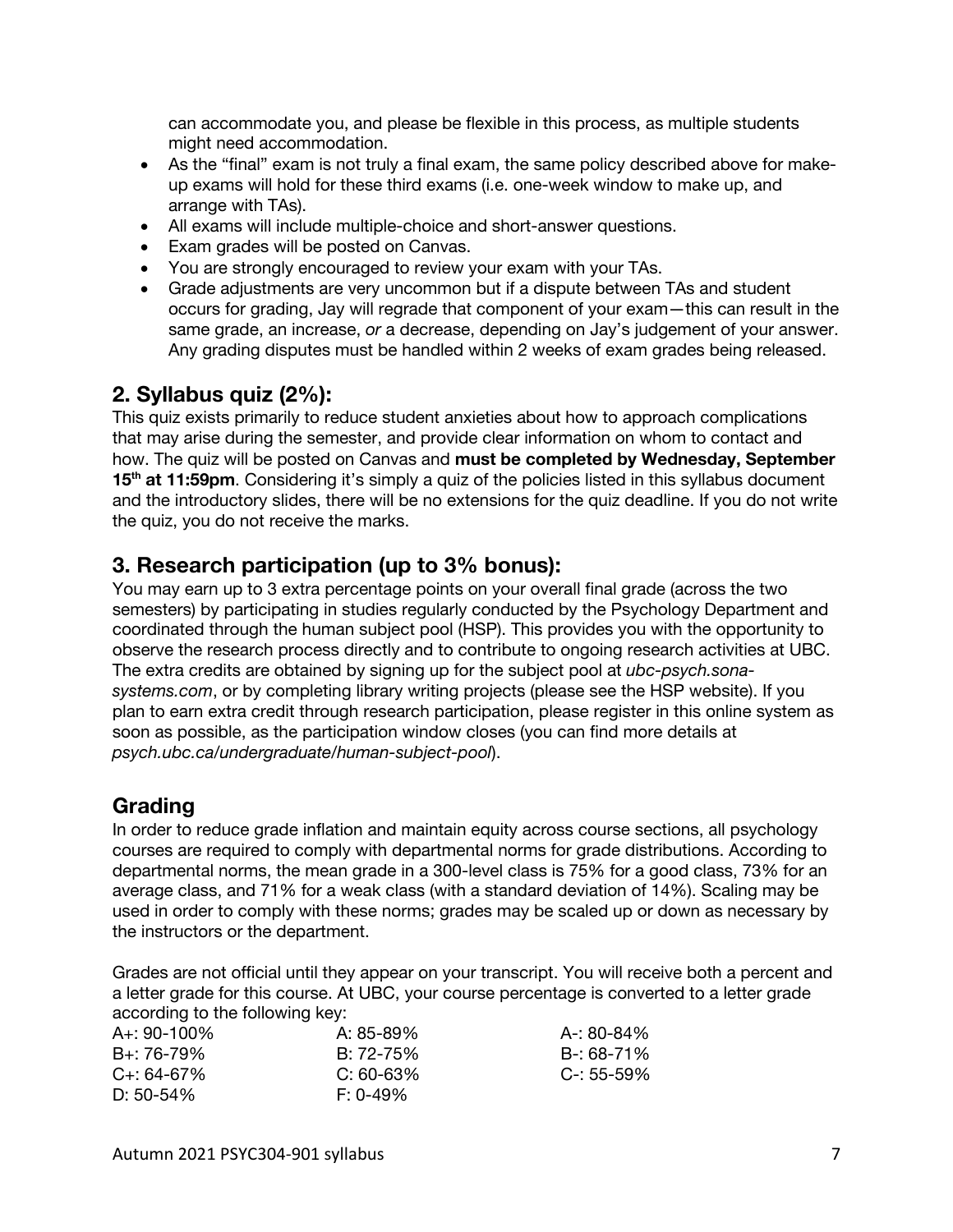Because you are earning a degree at a highly reputable post-secondary institution, the criteria for success are high. The Faculty of Arts offers the following guidelines that broadly characterize the kind of work that is generally associated with the particular grade ranges. These characteristics help put the Psychology Department grading policies into perspective. **Please note that adequate performance is in the C range.**

**A Range**: Exceptional Performance. Strong evidence of original thinking; good organization in written work; capacity to analyze (i.e. break ideas down) and to synthesize (i.e. bring different ideas together in a coherent way); superior grasp of subject matter with sound critical evaluations; evidence of extensive knowledge base.

**B Range**: Competent Performance. Evidence of grasp of subject matter; some evidence of critical capacity and analytic ability; reasonable understanding of relevant issues; evidence of familiarity with the literature.

**C-D Range**: Adequate Performance. Understanding of the subject matter; ability to develop solutions to simple problems in the material; acceptable but uninspired work; not seriously faulty but lacking style and vigor.

**F Range**: Inadequate Performance. Little or no evidence of understanding of the subject matter; weakness in critical and analytical skills; limited or irrelevant use of the literature.

# **UBC's statement about the University's values and policies**

*UBC provides resources to support student learning and to maintain healthy lifestyles but recognizes that sometimes crises arise and so there are additional resources to access including those for survivors of sexual violence. UBC values respect for the person and ideas of all members of the academic community. Harassment and discrimination are not tolerated nor is suppression of academic freedom. UBC provides appropriate accommodation for students with disabilities and for religious and cultural observances. UBC values academic honesty and students are expected to acknowledge the ideas generated by others and to uphold the highest academic standards in all of their actions. Details of the policies and how to access support are available here: https://senate.ubc.ca/policiesresources-support-student-success*

# **UBC's statement on potentially sensitive topics while studying abroad**

*During this pandemic, the shift to online learning has greatly altered teaching and studying at UBC, including changes to health and safety considerations. Keep in mind that some UBC courses might cover topics that are censored or considered illegal by non-Canadian governments. This may include, but is not limited to, human rights, representative government, defamation, obscenity, gender or sexuality, and historical or current geopolitical controversies. If you are a student living abroad for any part of this course, you will be subject to the laws of your local jurisdiction, and your local authorities might limit your access to course material or take punitive action against you. UBC is strongly committed to academic freedom, but has no control over foreign authorities (please visit* 

*http://www.calendar.ubc.ca/vancouver/index.cfm?tree=3,33,86,0 for an articulation of the values of the University conveyed in the Senate Statement on Academic Freedom). Thus, we recognize that students will have legitimate reason to exercise caution in studying certain subjects. If you have concerns regarding your personal situation, consider postponing taking a course with manifest risks, until you are back on campus or reach out to your academic advisor to find substitute courses. For further information and support, please visit: http://academic.ubc.ca/support-resources/freedom-expression*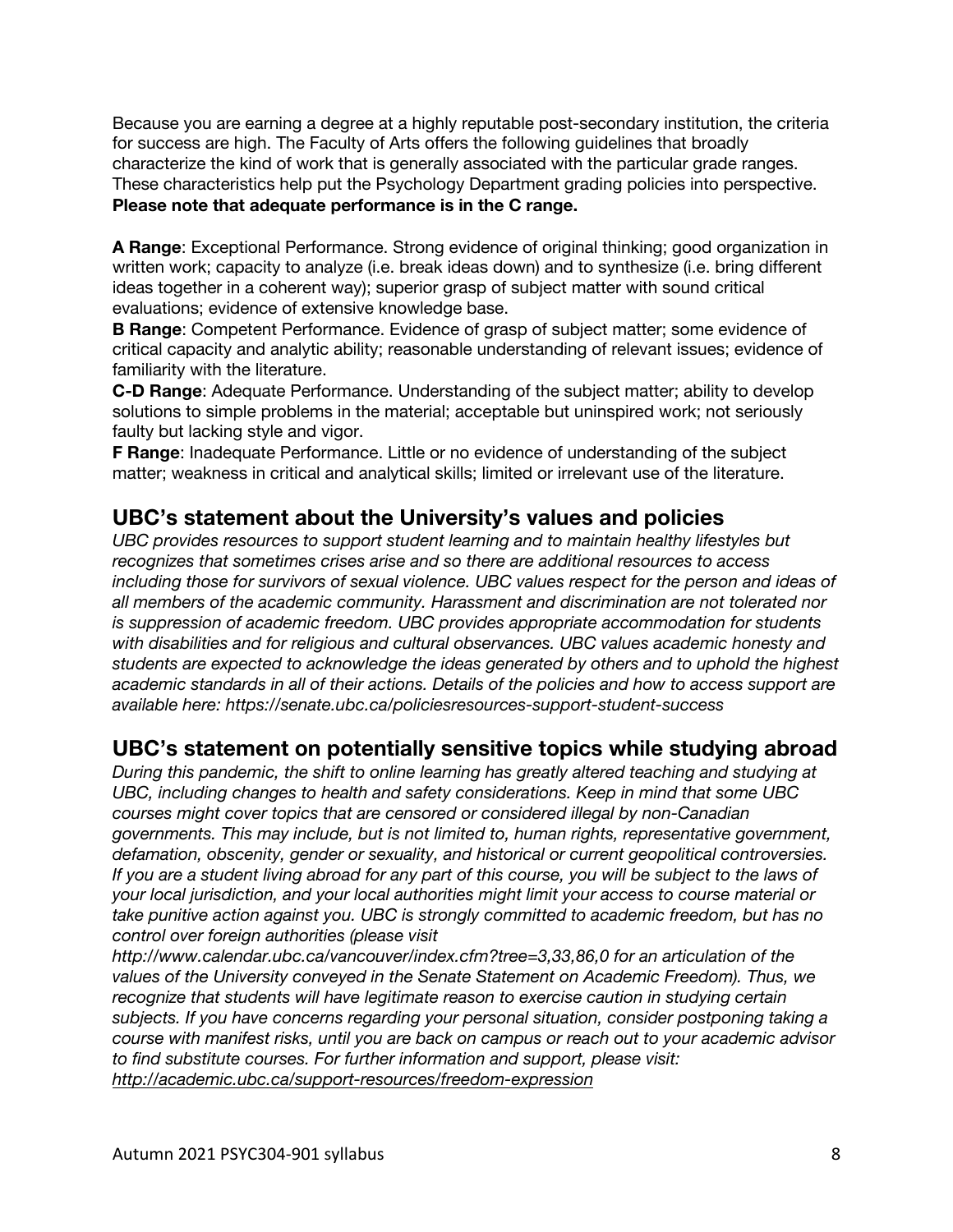# **Academic integrity and avoiding misconduct**

The following is taken, with some modifications, from materials given to me by UBC's Dr. Catherine Rawn, speaking for the Department of Psychology and the Faculty of Arts:

*In the academic community—a community of which you are now a part—we deal in ideas. That's our currency, our way of advancing knowledge. By representing our own and others' contributions in an honest way, we are (1) respecting the rules of this academic community, and (2) showcasing how our own novel ideas are distinct from but relate to their ideas. APA style gives us a formal way to indicate where our ideas end and where others' begin. But academic integrity goes well beyond formal citation. Welcome to the academic community. You are expected to act honestly and ethically in all your academic activities, just like the rest of us.*

*Make sure you understand UBC's definitions of academic misconduct, consequences, and expectation that students must clarify how academic honesty applies for a given assignment. Please ask if you're not sure. (While you're checking out the calendar, you might want to check out the "Student Declaration and Responsibility" statement you agreed to when you registered.)*

**What does academic integrity look like in this course?** *If at any time you are unsure if a certain type of assistance is authorized, please ask. If you have a need that is unmet by existing course materials, course structure, and/or our learning community members, please ask. In the meantime, here are some guiding principles for what academic integrity looks like:*

**Do your own work.** *All individual work that you submit should be completed by you and submitted by you. All assessments, large and small, are designed to help you learn the material. It is unacceptable to use an editor (paid or unpaid) without my permission to revise, correct, or alter your work, because your submission is no longer your own work. It is unacceptable to buy/sell/swap/share assignment questions or answers on any platform. It is unacceptable to misrepresent your identity by using someone else to complete any portion of a course (e.g., comment on a discussion board, complete a quiz question). It is unacceptable to help someone else cheat.*

**Avoid collusion.** *Collusion is a form of academic integrity violation that involves working too closely together without authorization, such that the resulting submitted work gains unfair advantage over other students because is a measurement of the group/pair/others' understanding rather than the individual understanding (definition adapted from OpenLearn). For example, collusion on a test includes working together to write answers or answering someone else's question in a WhatsApp chat. See more examples of collusion here. There are no assignments in this course that are the product of group collaboration, so please do not collaborate on any quizzes, exams, or projects. Preparing to individually complete an assignment or test by studying together (e.g., discussing concepts, quizzing each other and giving feedback on each others' answers) doesn't count as collusion.*

**Can I work with a classmate to co-create study notes?** *Yes, you can create your own original collaborative notes.*

**Can I use my notes as a study aid while writing the exam?** *No. These will be the standard, on-campus, "closed-book exams". You may use your notes or this document while writing the syllabus quiz, though.*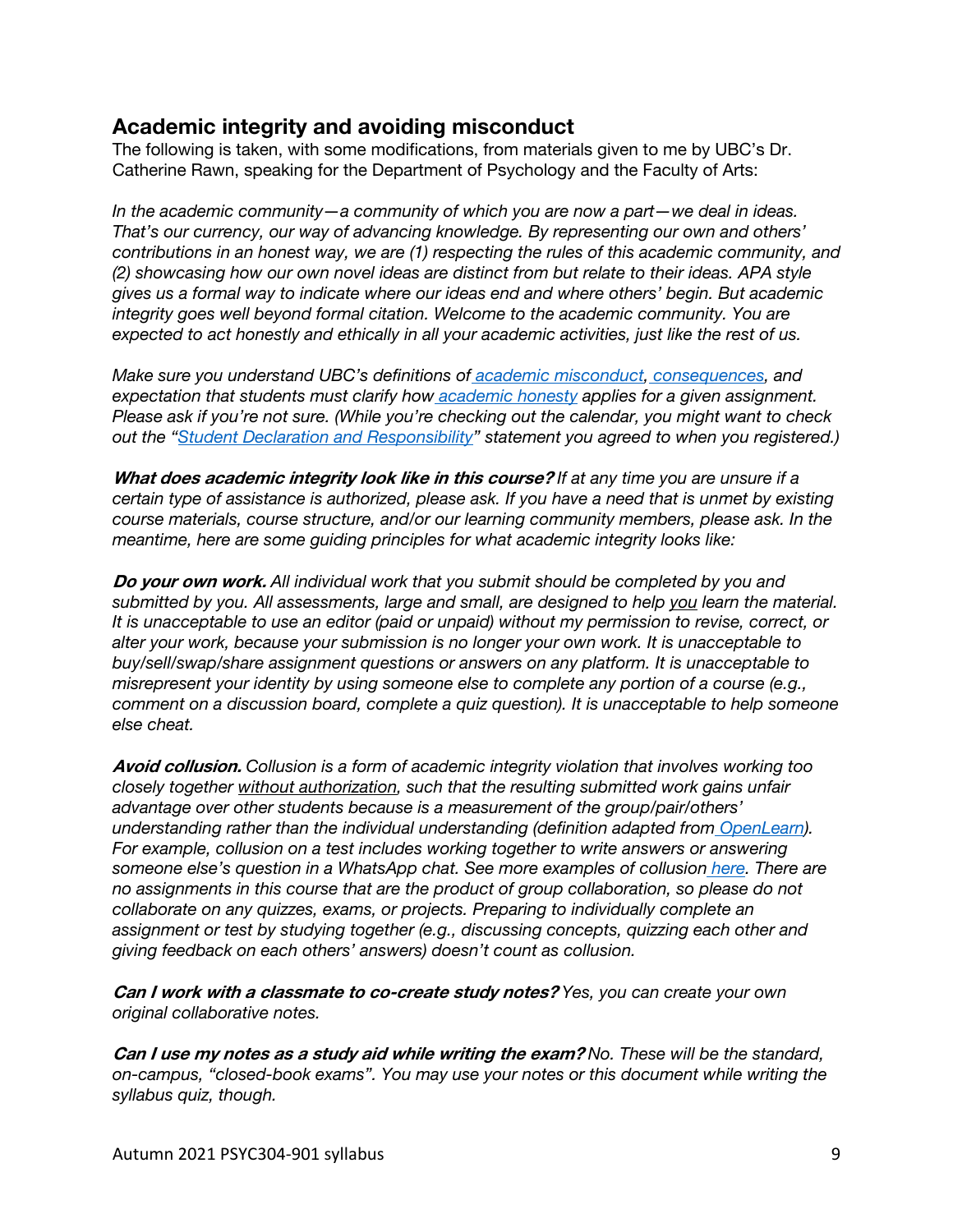**Do not share materials provided for you to use in this course.** *We are working hard to provide all the materials you need to succeed in this course. In return, please respect our work and the enormous efforts that went into making this class. All assignment instructions, quiz questions and answers, discussion questions, announcements, PowerPoint slides, audio/video recordings, Canvas modules, and any other materials provided to you by myself or the TAs are*  for use in this course by students currently enrolled in this course. It is unacceptable to share *any of these materials beyond our course, including by posting on file-sharing websites (e.g., CourseHero, GoogleDocs). Please respect our intellectual property.*

**Acknowledge others' ideas.** *Scholars build on the work of others, and give credit accordingly—this is a quality of strong academic work. Citing sources in both formal and informal ways will be essential, and appropriate, depending on the assignment.*

**Learn to avoid unintentional plagiarism.** *Visit the Learning Commons' guide to academic integrity to help you organize your writing as well as understand how to prevent unintentional plagiarism, which can be challenging when first learning to paraphrase. Visit http://learningcommons.ubc.ca/resource-guides/avoiding-plagiarism/. An example tip: Do not copy and paste text from other sources, including other people's work, even in a draft. It's easy to unintentionally misrepresent those words as your own in a later draft.*

# **Other Course Policies**

During your time in this course, if you encounter medical, emotional, or other personal problems that affect your attendance or academic performance, **please notify me as soon as possible, as well as your Faculty Academic Advising Office**. Please refer to the UBC Calendar for a discussion of academic concession.

The university accommodates students with disabilities who have registered with the Centre for Accessibility office (see below). The university also accommodates students whose religious obligations conflict with attendance or scheduled exams. **Please let me know in advance, by September 17th if possible, if you will require any accommodation on these grounds.** Other absences (e.g. varsity athletics, family obligations, or similar) are not part of the university policy and you should not assume they will be accommodated. Please discuss these with me by September 17<sup>th</sup>.

**The Centre for Accessibility (previously Access & Diversity).** UBC is committed to equal opportunity in education for all students including those with documented physical or learning disabilities. If you believe you fall in this category, please visit the website for the Centre for Accessibility (https://*students.ubc.ca/about/access*) to take the necessary steps to ensure that you have every opportunity that you deserve to excel in your studies.

**Classroom conduct.** Our classroom is a place where you should feel safe and respected. It should also be a place that is conducive to learning and intellectual inquiry. Any behaviour on your part that compromises that environment will not be tolerated and you will be asked to leave.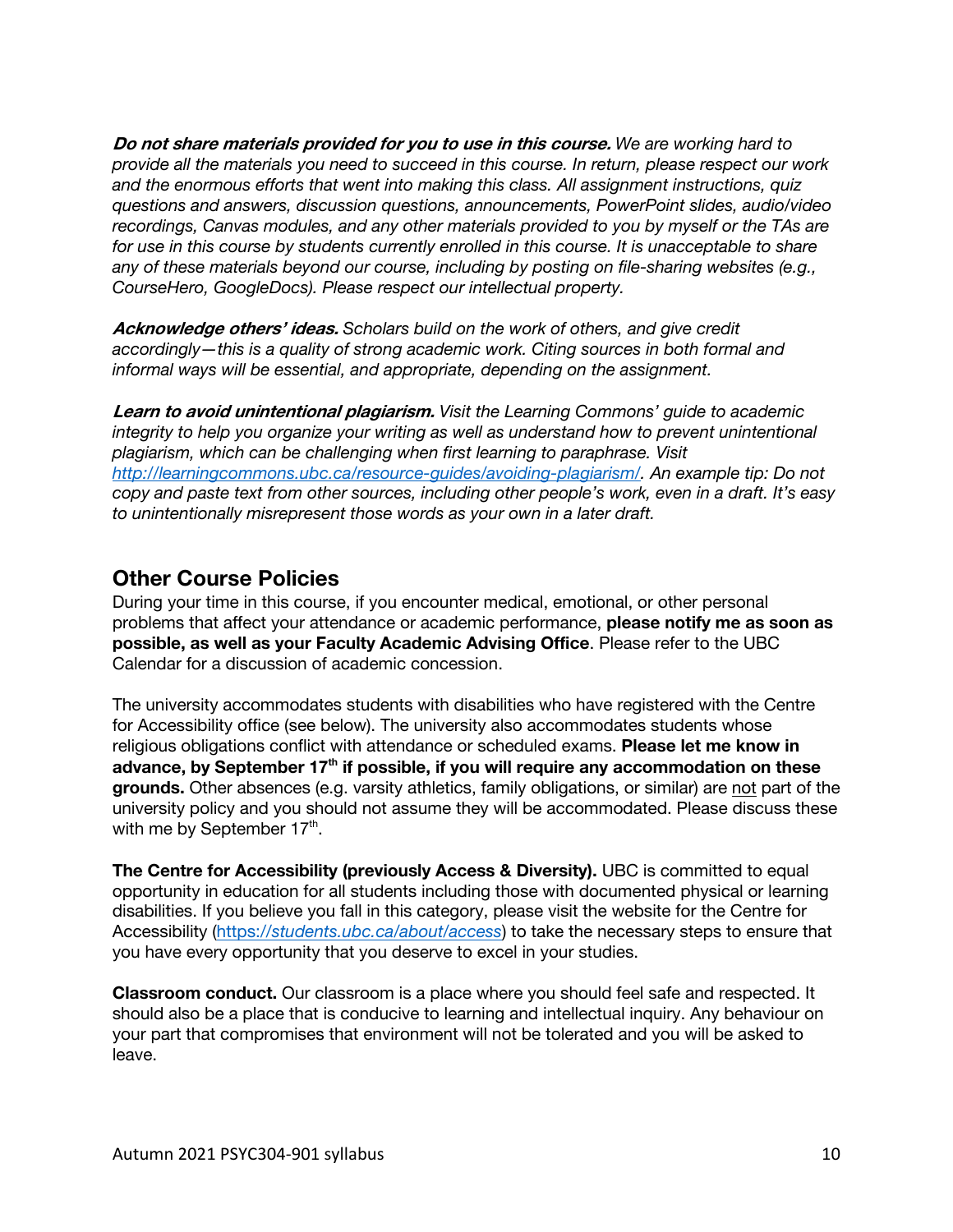### **Points to remember!:**

- Productive classroom discussion and debate are encouraged.
- You are responsible for all readings and lecture materials.
- Lecture slides will be available on Canvas. However, the core material is within the lecture itself, not the slides, so be sure to attend the lecture in one form or the other.
- Lecture slides will be posted on Canvas in advance. This is done as a courtesy, and occasionally might be delayed.
- Please be aware that some of the content in this course can be challenging for those without some background in biology. I will provide additional, optional reading sources for you to pursue, should you request it.

### **Wellness Resources**

Below is a list of resources you may want to use if you are struggling in any way to manage your responsibilities while in school or the stresses of life in general. I recognize that this year will be particularly challenging for some of us, and I will be operating from a position of generosity, flexibility, and kindness.

### **The Kaleidoscope:**

#### *the-kaleidoscope.com*

A confidential peer-run mental health support group that takes place on campus at least once a week. You may attend the group if you are experiencing any kind of mental health related challenges, or if you're just feeling stressed about school in general. Registration is not required to attend the group. See the website for meeting times and locations. Food and drink are provided.

#### **Counselling Services:**

*students.ubc.ca/livewell/services/counselling-services* Phone number: 604-822-3811 Counselling services offers a variety of resources to help you maintain your mental health while in school. You may see a counsellor on an individual basis, attend group counselling, or to document an illness if you should require academic concession.

#### **SpeakEasy:**

*ams.ubc.ca/services/speakeasy/* Phone number: 604-822-9246 A student run service that offers confidential support for students experiencing crisis. Also a good resource for additional information and referrals within the UBC community.

#### **SHARE:**

*www.vivreshare.org*  Self Harm Anonymous Recovery and Education is a program designed to promote self care and educate about self harm. SHARE support groups meet biweekly; times and locations can be found on their website.

#### **UBC Wellness Centre:**

*students.ubc.ca/livewell/services/wellness-centre* Phone number: 604-822-8450 Speak with other students about tips for managing stress, keeping healthy sleep and eating patterns, concerns about safe sex and more.

#### **Access and Diversity:**

*students.ubc.ca/about/access* Phone number: 604-822-5844 Access and Diversity provides accommodations for students living with physical or mental disabilities.

#### **Student Health Services:**

*students.ubc.ca/livewell/services/student-health-service* Phone number: 604- 822-7011 Student health provides students with a variety of healthcare related services to help you maintain your health while studying. Access to doctors and registered nurses.